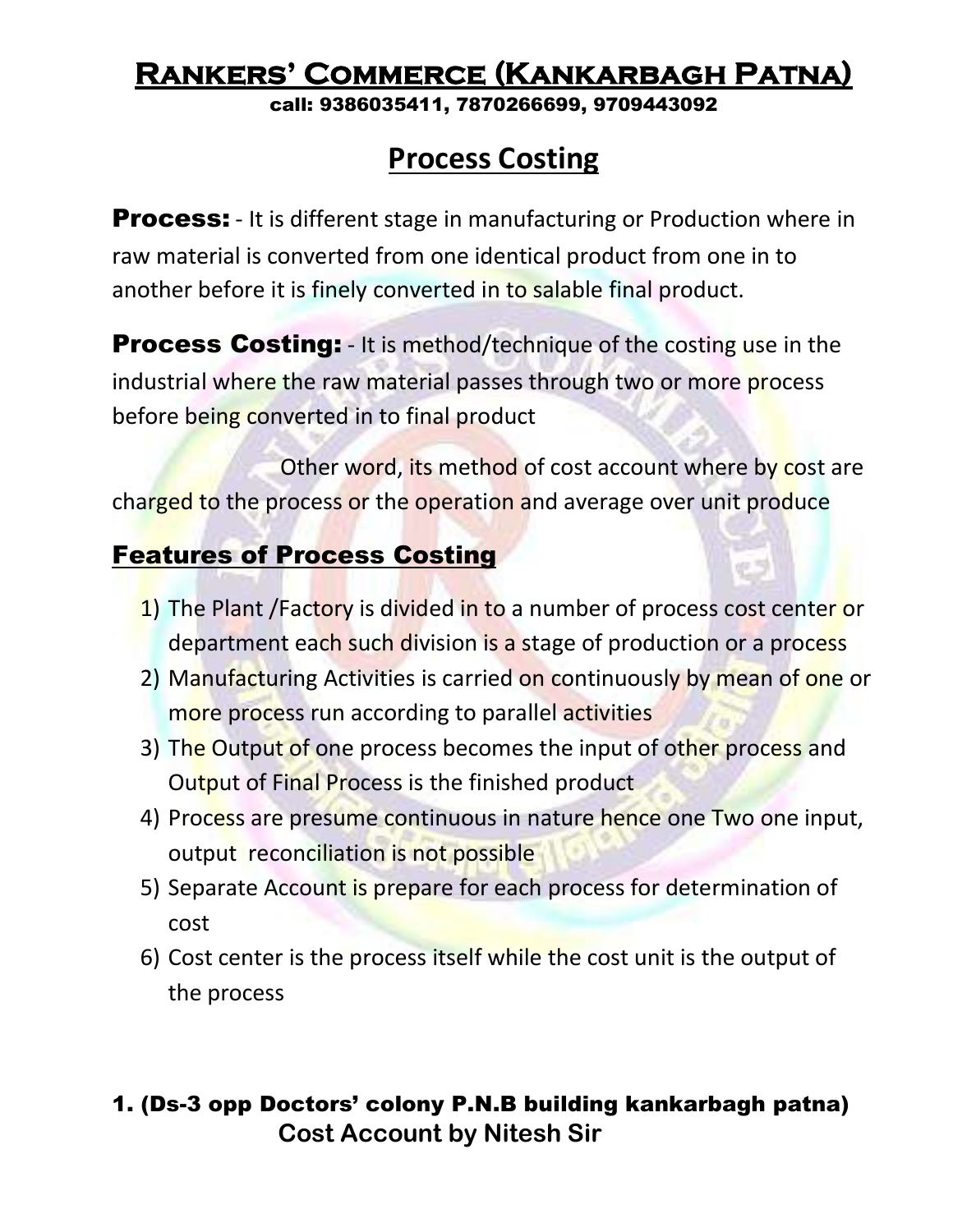call: 9386035411, 7870266699, 9709443092

#### **Determination of Cost under the Process Costing**

Process refers to a stage in the production hence the following cost are Ascertainment of each process therefore the following cost are to be charged in the process account.

- i. Direct material cost.
- ii. Direct labour cost.
- iii. Direct expenses.
- iv. Factory overhead/production overhead.

NOTE: - There are no administrative or selling overhead to be charged in the process accounting.

#### **SOME DEFINITION:-**

1. **Process loss**: - It is loss of material inherent during the any processing operation. It may be due to reason like change in operation, schedule, and change in material quality etc...

Other word it is a loss of material arising during

the course of process operation.

**PROCESS LOSS** = INPUT QUANTITY – OUTPUT QUANTITY

#### **TYPES OF PROCESS LOSS:-**

There are two types of process loss

i. **Normal loss**: - It is the loss of material due to an avoidable reason. It can be anticipated based on nature of material, nature of operation, past experience and technical data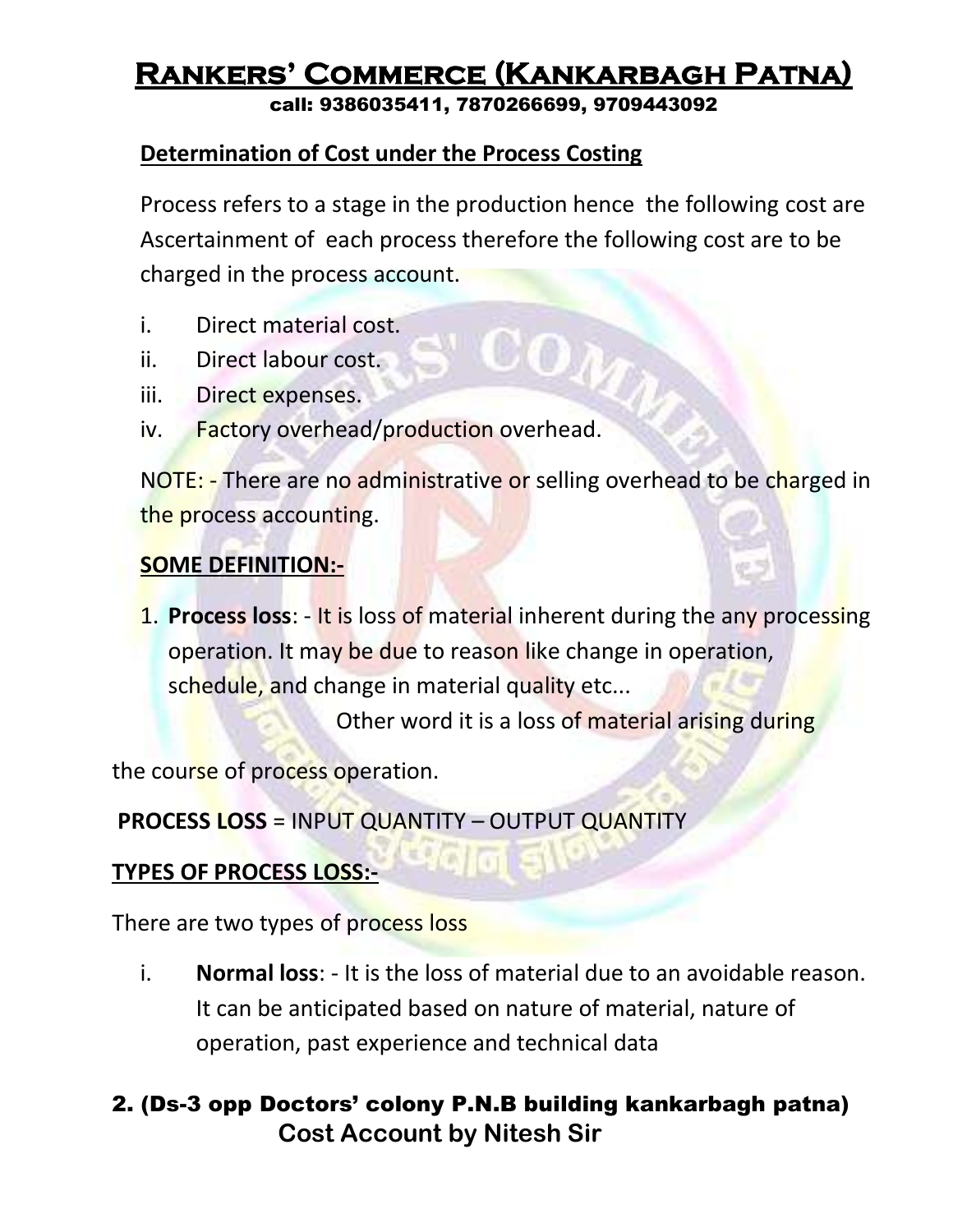### **Rankers' Commerce (Kankarbagh Patna)** call: 9386035411, 7870266699, 9709443092

other word it is predetermine loss of the material and the normal loss is to be determine on the basis of input quantity or production quantities.

**BASED ON INPUT: - Normal loss = input quantity × % of normal loss BASED ON PRODUCTION: - Normal loss = (opening w.i.p + fresh issue – closing w.I.P) × % of normal loss** 

ii. **ABNORMAL LOSS:** - It is the loss, in excess of predetermine loss it arises due to avoidable reason and cannot be estimated in advance.

#### **ABNORMAL LOSS = PROCESS LOSS – NORMAL LOSS**

iii. **ABNORMAL GAIN:** - It is a gain of the production operation under the normal condition. It can be computed on the basis of actual production and expected production.

**ABNORMAL GAIN = ACTUAL PRODUCTION – EXPECTED PRODUCTION or NORMAL PROCESS LOSS – ACTUAL PROCESS LOSS.**

#### DETERMINATION OF COST (Production or abnormal loss/gain)

STEP 1:- **Determination of gross cost and gross input quantity. GROSS COST = TOTAL OF DEBIT SIDE OF PROCESS ACCOUNT GROSS QUANTITY = TOTAL OF INPUT QUANTITY.**

STEP 2:- **Determination of normal loss and scrap value.**

STEP 3:- **Determination of net cost and net expected output.**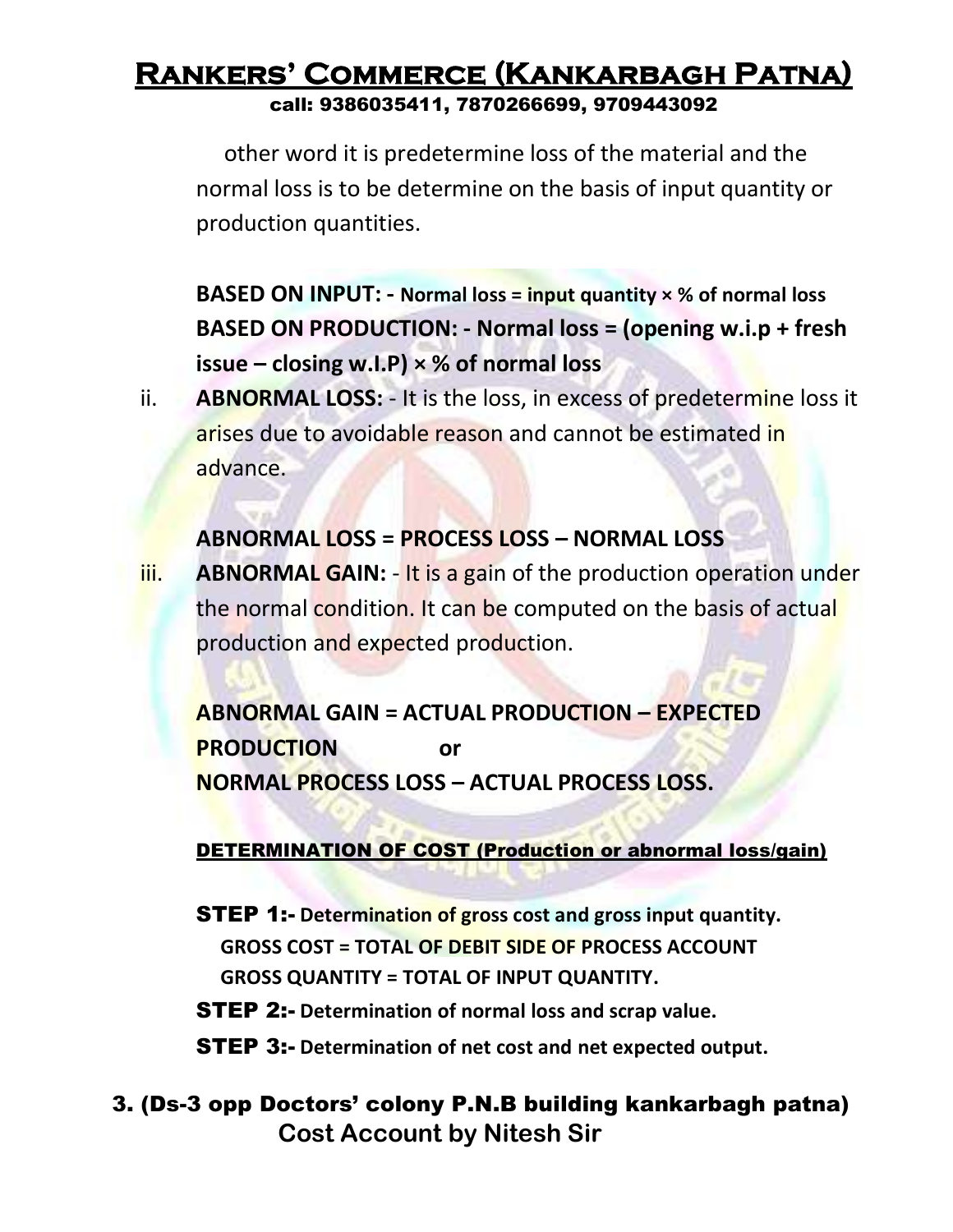call: 9386035411, 7870266699, 9709443092

 **NET COST = GROSS COST – SCRAP VALUE NET EXPECTED OUTPUT = GROSS QUANTITY – NORMAL LOSS INQTY.**

STEP 4:- **Calculate cost per unit. COST PER UNIT = NET COST** 

## **NET QTY**

#### Super example:-

 **A product passes through three processes. The output of each process is treated as the raw material of the next process to which it is transferred and output of the third process is transferred to finished stock.**

| <b>Particulars</b>      | $1St$ process | 2 <sup>nd</sup> process | 3 <sup>rd</sup><br>process |
|-------------------------|---------------|-------------------------|----------------------------|
| <b>Material Issued</b>  | 40000         | 20000                   | 10000                      |
| Labour                  | 6000          | 4000                    | 1000                       |
| <b>Factory Overhead</b> | 10000         | 10000                   | 15000                      |

**10,000 units have been issued to the 1st process and after processing, the output of each process is as under: 10,000 units have been issued to the 1st process and after processing, the output of each process is as under:**